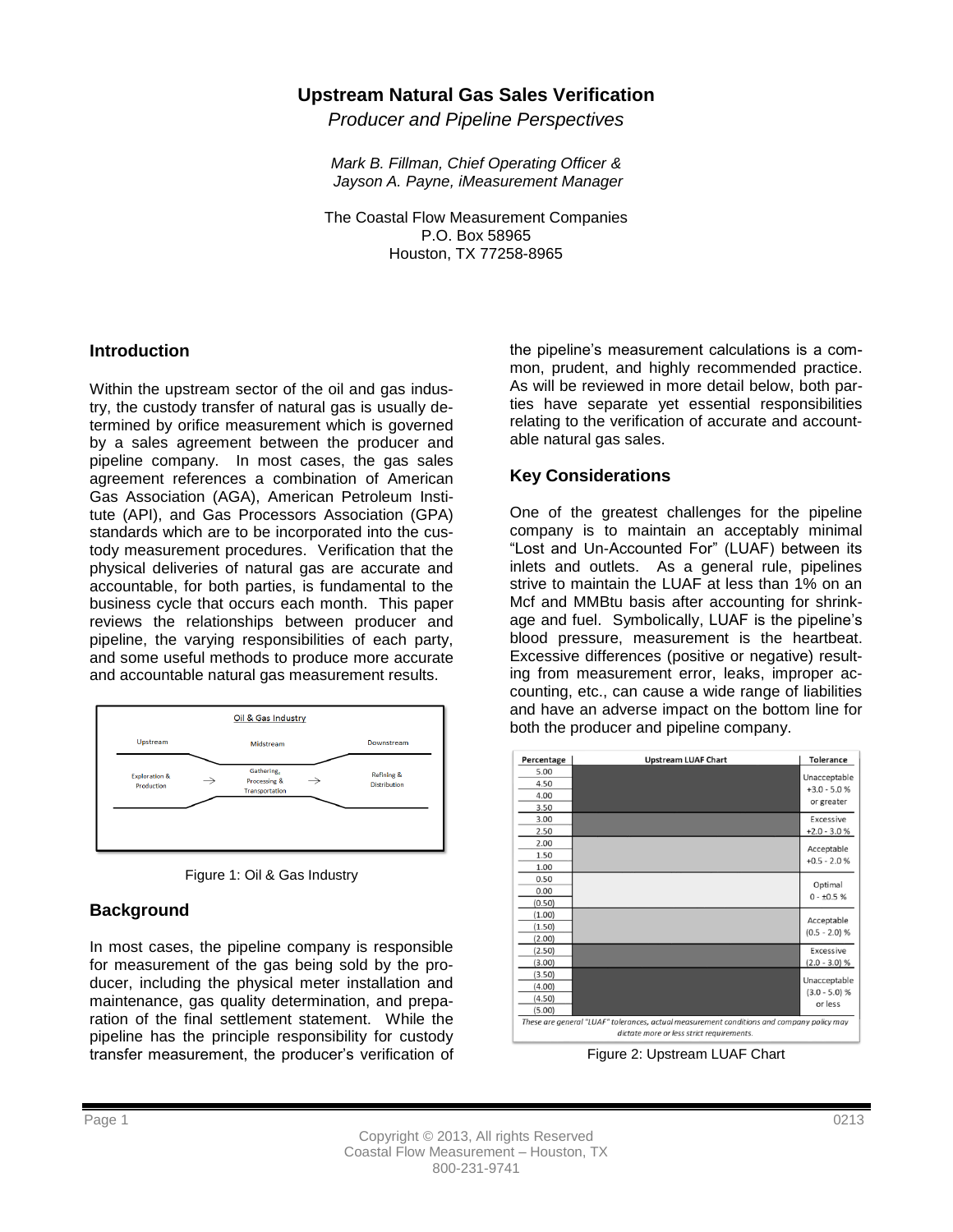In the authors' opinion, the single greatest cause of unacceptable LUAF is "time" or, more accurately, lack thereof. Due to accelerated monthly close-out responsibilities under which finalized energy statements are due on or before the 5<sup>th</sup> business day of the subsequent month, measurement departments have numerous pressure-packed tasks. These include collecting raw flow data files, test reports, gas analyses, equipment change reports, meter failure reports, etc., while performing required validation and editing, and furnishing gas accounting with accurate and accountable information…all within this exceedingly brief period of time. Recent advances in hydrocarbon measurement software provide the capability to automatically collect, import, and validate flow data files and records through a single integrated process, thereby providing more time to assess and identify potential sources of gas measurement and accounting errors. This integrated technology, referred to as *iMeasurement℠* in our organization, provides the greatest potential for consistently maintaining acceptable LUAF when utilized by trained and qualified measurement personnel.



Figure 3: Integrated Measurement Process

The relationship between the producer and pipeline company inherently requires mutual trust and cooperation. While the pipeline is traditionally responsible for determining gas sales, the producer has a fiduciary, if not contractual, responsibility to verify that proper credit is received for every Btu of gas delivered into the pipeline. In order to accomplish that goal, the producer must, at a minimum, have the contractually specified right to witness the sales meter test, obtain representative sales gas samples for quality determination, perform a detailed examination of the sales calculations in electronic form, use check measurement processes and procedures, and negotiate any necessary prior-period adjustments. When professional cooperation is exercised by both parties, the result is more reliable, accurate, and accountable measurement data.

# **Empirical Findings**

A properly installed and maintained check meter may be the most valuable tool available to the producer for verifying the accuracy of gas sales. It provides an independent means of measuring gas deliveries and can be useful in justifying an audit when unacceptable differences occur. In a comprehensive study that our company performed over the last decade, the return-on-investment (ROI) for auditing-on-exception (AOE) is approximately 15:1. The standard AOE process involves initiating a detailed sales meter calculation audit when a monthly difference between the check meter and sales meter exceeds 500 Mcf and 2%. Our empirical data indicates that the combination of these verification efforts have contributed to the highest detection of measurement error which has resulted in prior-period sales volume adjustments. The most significant benefit of this check on sales may be that, once discovered, these problems very seldom re-occur, helping to ensure that the payment for gas sales occurs within the proper business cycle.



Figure 4: Check Meter Station

Another important observation regarding our evaluation of AOE is that we have been able to identify 10 sources of measurement error which have contributed to over 50% of the custody transfer discrepancies resolved between producers and pipeline companies. These observed discrepancies